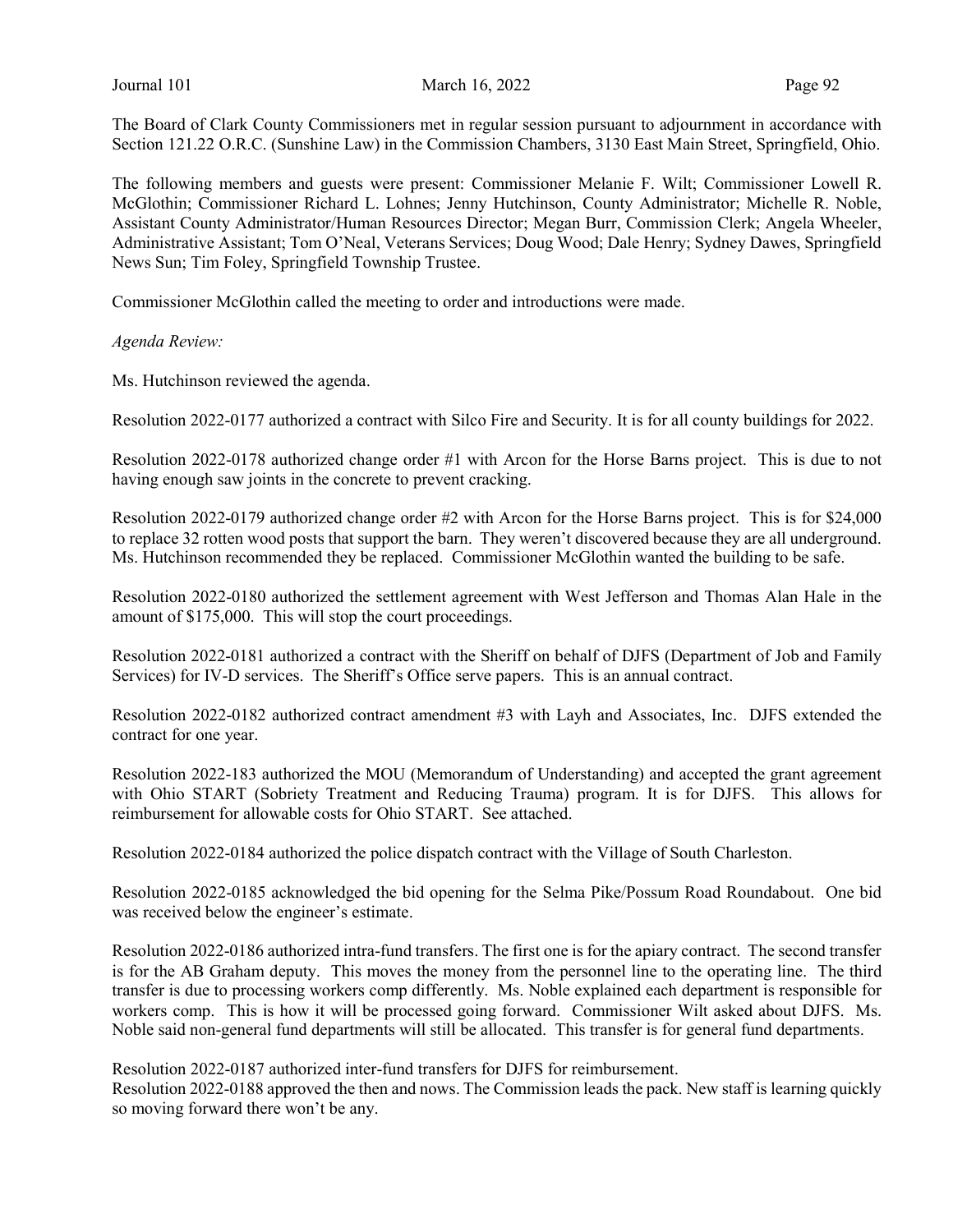Commissioner Wilt asked if staff was getting caught up with changes in the Commission Office and Auditor's Office. Ms. Hutchinson replied yes. The Auditor's Office has interviews for their budget position.

Resolution 2022-0189 authorized the weekly travel and expense allowance.

Resolution 2022-0190 authorized allocation of American Rescue Plan Act (ARPA) funds for healthcare expenses incurred by the County Self Insurance Healthcare program due to COVID-19. This reimburses expenses incurred through medical and pharmacy claims as a result of providing employee healthcare coverage in the amount of \$259,322.21 for the period of March 3, 2021-December 31, 2021.

Resolution 2022-0191 set the date and time for the public hearing for Rezoning Case Z-2022-1. It will be Tuesday at 9am.

Commissioner McGlothin asked what types of expenses were covered on resolution 2022-0190. Ms. Hutchinson said it would cover hospitalizations, pharmacy, doctors' appointments, and anything else covid related. Ms. Noble said some vaccines were charged to insurance so those costs would be reimbursed.

#### County Commissioner Updates:

Commissioner Wilt had the regional OneOhio Committee yesterday. In the county OneOhio Committee Meeting Dr. Greta Mayer was nominated to put forth to the region.

Commissioner Wilt asked about joining NACo. Clark County was one of the few that wasn't a member. Ms. Hutchinson said Clark County was a member until the budget had to be reduced. The fee is \$10-15,000 a year. funds. The fee is based on county size and budget. Ms. Hutchinson noted much of the resources can be obtained through CCAO (County Commissioners Association of Ohio). At the time of budget cuts Ms. Hutchinson couldn't justify the NACo fee. Commissioner Wilt felt they provide models of good governments and topics but didn't realize the fee was so high. Ms. Hutchinson said those types of models can be provided through CCAO as well.

Commissioner Lohnes received an email from the City of Springfield about an equitable approach to TIFs. The CEDA says the Board of County Commissioners cannot deny certain properties for annexation located in Springfield Township. The CEDA does not address TIFs. The CEDA doesn't address housing developments/residential. He spoke about the last housing development behind Walmart came in the issue was a 30 year TIF. Only the City of Springfield voted on the TIF. The township is still responsible for the streets, etc. The township is not responsible for police, EMS, or fire. The next area to be annexed is Burnett Road and Leffel Lane. Approximately, 258 homes are planned. A TIF has been requested for the development. Mr. Foley shared the cost breakdown to the school and the township. He spoke about the new NCA (New Community Authority).

The CEDA can be updated with mutual consent.

Mr. Foley was disappointed TIFs are imposed on townships. He explained with a NCA the township isn't involved in the decision making process. Commissioner Wilt asked about the Township Association lobbying it. Mr. Foley replied he contacted them but were told to work together with the City.

Mr. Foley explained when an annexation happens residential within the CEDA those residents become dual residents of the township and city. They vote on both township and city issues. They pay all levies. Commissioner Lohnes added those residents will pay city income tax as well.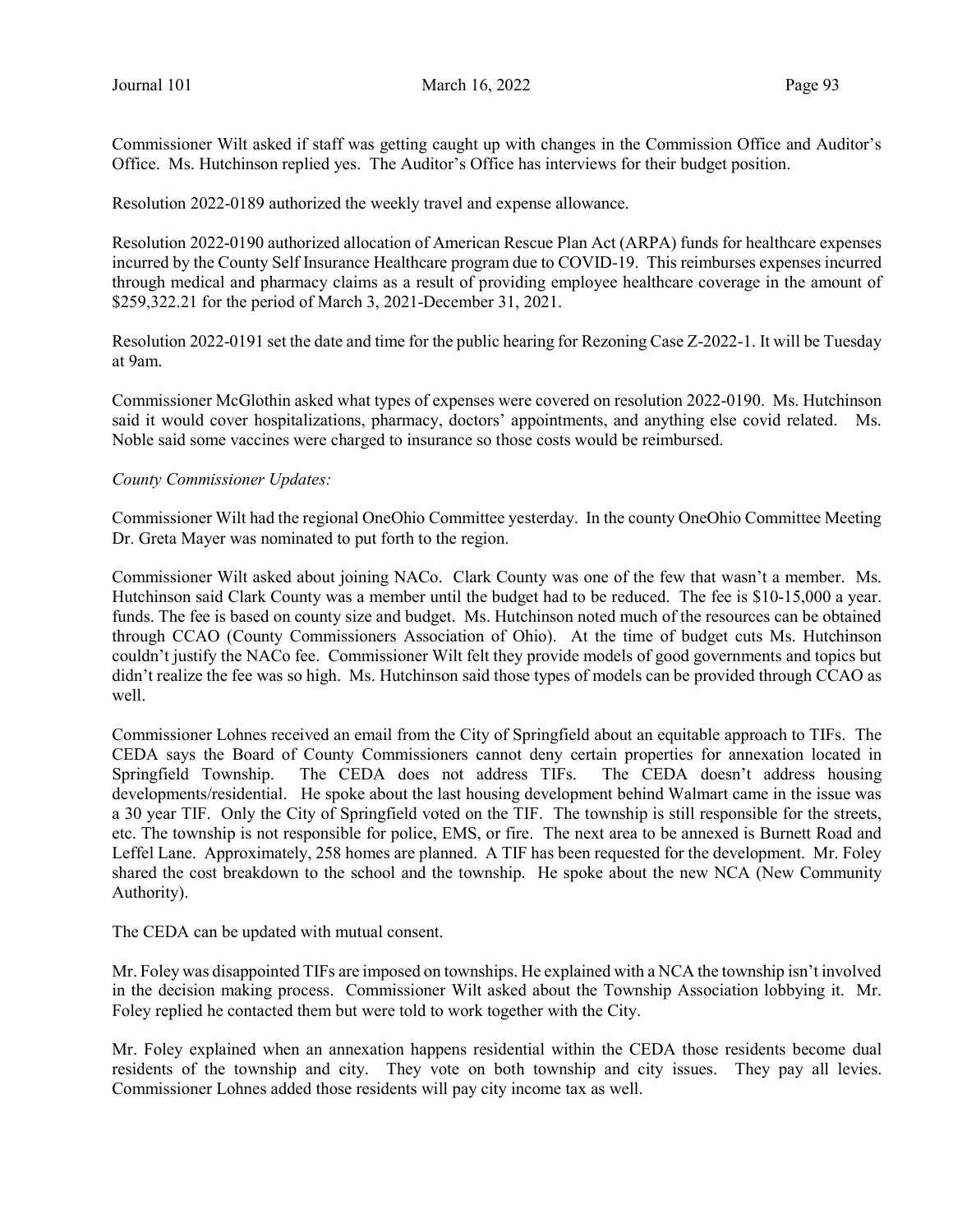Commissioner Wilt thought the concern with the TIF was the cost to provide fire, EMS, etc. to those homes.

Mr. Foley said the issue with the TIF is the CEDA says the township is responsible for roads, road right of way maintenance, snow removal, compost and brush pick up. The money is diverted for 30 years from the township.

Discussion ensued.

Commissioner Wilt asked how the Board could help. Commissioner Lohnes said the CEDA would need to be negotiated by everyone. Since the TIF issue has had such an impact on CEDA areas and dual residency issues are apparent, the CEDA needs to be renegotiated. The township could hire outside legal counsel. Commissioner Wilt suggested the township visit with the city and see where it goes. Mr. Foley said he has brought it up to the city but the city rebuts the money the makes off the income tax sharing compensates.

Commissioner Wilt felt there were two philosophical differences on how to approach housing and development. The parties need to sit down. Commissioner Wilt recommended the township talk to the city. Commissioner Lohnes noted the county would need to be party to it.

Mr. Foley was not anti-CEDA but felt the agreement was unfair when it comes to residential.

Commissioner Lohnes moved to go into executive session to discuss pending litigation. Commissioner McGlothin seconded the motion. The roll being called for its passage resulted as follows:

Commissioner Lohnes, Yes; Commissioner McGlothin, Yes; Commissioner Wilt, Yes

The Board reconvened in open session.

#### Audience Comments:

Mr. O'Neal asked about various vendor purchase orders. He was concerned about the various vendor POs for Veterans that need help with rent. Commissioner Wilt explained they are asking nothing more from the Veterans Office than from other departments. Mr. O'Neal was concerned about the timeline to get payment issued.

Ms. Hutchinson explained the issue was the department trying to avoid having the Auditor and Commissioners see what the Veterans Office is expending. They are excluded right now. Ms. Hutchinson was not opposed to a miscellaneous vendor purchase order but those lists of vendors need to be sent to the Commission Office and Auditor for review of proper public purpose. She was open to ideas. Excluding the Auditor and Commission from the review process is not an option. Ms. Hutchinson suggested entering a purchase order as soon as the application put in an application for assistance. If the request for assistance isn't approve by the Veterans Commission, the purchase order can be cancelled. There needs to be an open dialogue to come to a resolution. Mr. O'Neal noted other departments have been allowed various vendor purchase orders. Ms. Hutchinson said all of those have explanations and have been reviewed by Commissioners. The largest on the list is Board of Developmental Disabilities and the Board of County Commissioners doesn't hold contract authority for them.

Dale Henry asked for further detail on Resolution 2022-0180. Commissioner Wilt said that is a law suit the county initiated due to a disagreement with West Jefferson on a contract and it has been settled. Mr. Thompson said the Madison County court documents are public if he wanted further information.

The Board recessed until 10:00 a.m.

Call to Order, Commission President Wilt **Resolution 2022-0176** Resolution 2022-0176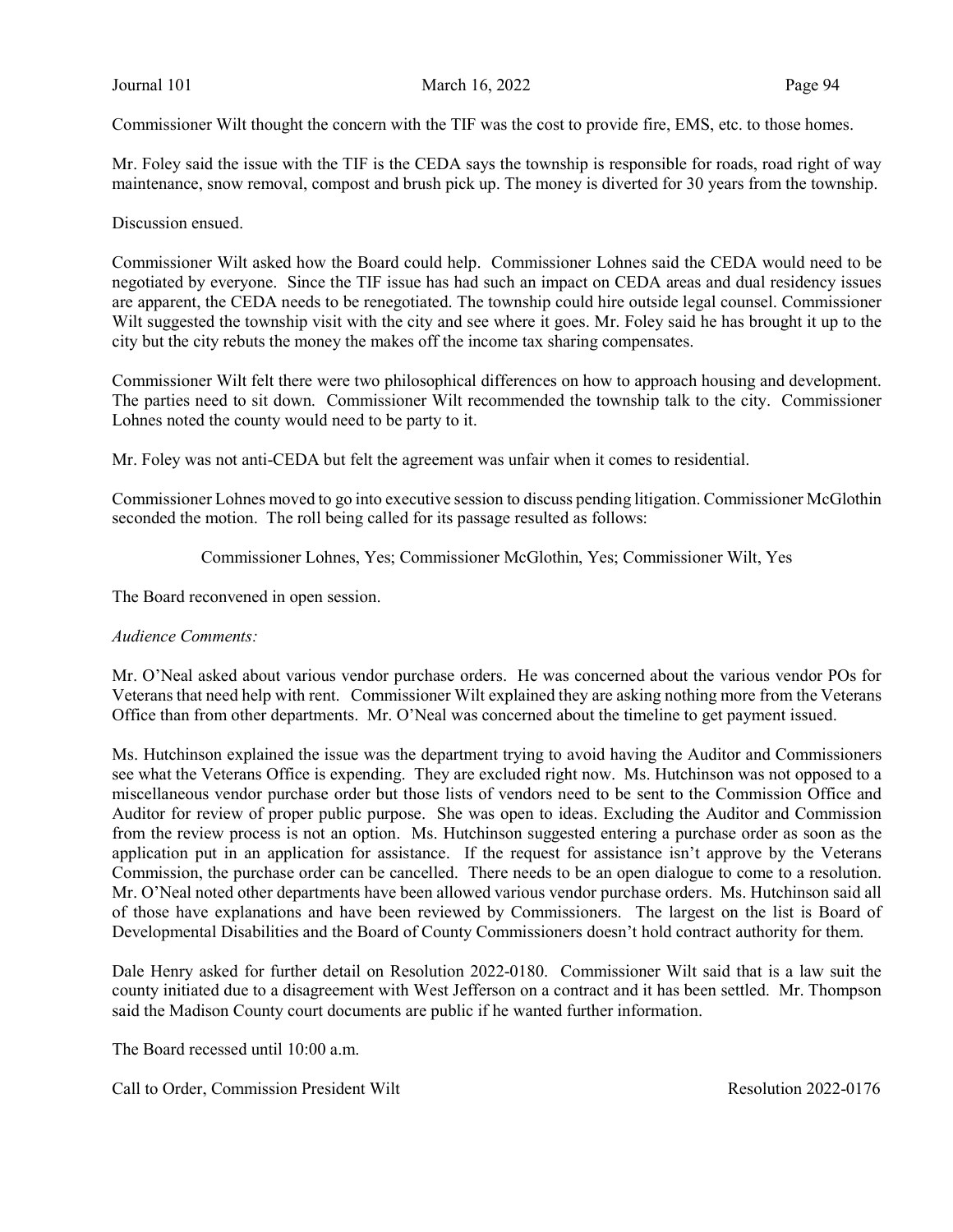Following the pledge, Commissioner Lohnes moved to approve the minutes of the last meeting and dispense with reading of the same. Commissioner McGlothin seconded the motion. The roll being called for passage resulted as follows:

Commissioner Lohnes, Yes; Commissioner McGlothin, Yes; Commissioner Wilt, Abstain

Commissioner Lohnes moved to approve the agenda in its entirety. Commissioner McGlothin seconded the motion. The roll being called for passage resulted as follows:

Commissioner Lohnes, Yes; Commissioner McGlothin, Yes; Commissioner Wilt, Yes

Resolution 2022-0177 B&GC file

#### Authorize Contract with Silco Fire and Security

Commissioner Lohnes moved, per the request of the Building and Grounds Director, to authorize a contract with:

| <b>Organization Name:</b>    | Silco Fire and Security                       |
|------------------------------|-----------------------------------------------|
| <b>Organization Address:</b> | 4099 Industrial Lane, Beavercreek, Ohio 45430 |
| In the amount of:            | Not to exceed \$49,000.00                     |
| <b>Funding Source(s):</b>    | General                                       |
| <b>Purpose:</b>              | Fire and security alarm services for 2022     |
| <b>Effective Dates:</b>      | January 1, 2022 through December 31, 2022     |

Further move to authorize the County Administrator to execute the contract and related documents, including the purchase order.

Commissioner McGlothin seconded the motion and the roll being called for its passage, the vote resulted as follows:

Commissioner Lohnes, Yes; Commissioner McGlothin, Yes; Commissioner Wilt, Yes

# Resolution 2022-0178 COMC file

# Authorize Change Order #1 with Arcon Builders, Ltd. for Clark County Fairgrounds Horse Barns Improvements

Commissioner Lohnes moved, per the request of the County Administrator, to authorize change order #1 with:

| <b>Organization Name:</b>    | Arcon Builders, Ltd.                                                              |
|------------------------------|-----------------------------------------------------------------------------------|
| <b>Organization Address:</b> | 7824 Alternate State Route 49, Arcanum, Ohio 45304                                |
| <b>Original Contract:</b>    | \$364,950.00                                                                      |
| <b>Previous Changes:</b>     | .00                                                                               |
| <b>This Change:</b>          | 2,670.76<br>SS.                                                                   |
| <b>New Contract Total:</b>   | \$367,620.76                                                                      |
| <b>Funding Source(s):</b>    | Permanent Improvement                                                             |
| <b>Reason for Change:</b>    | Provide six saw joints in each new concrete slab. Original design did not require |
|                              | saw joints but it was recommended by the concrete supplier.                       |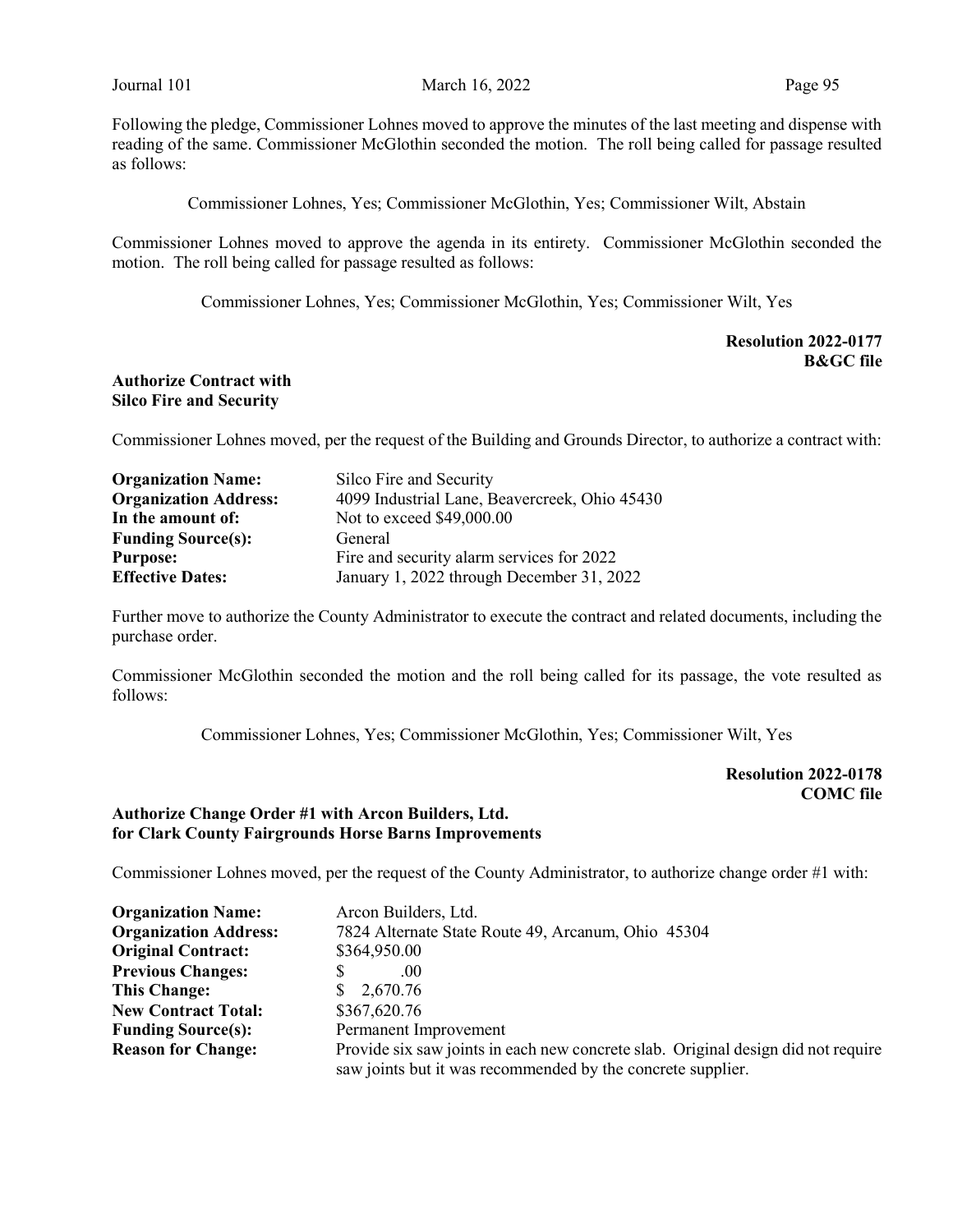Further move to authorize the County Administrator to execute the change order and related documents, including the purchase order.

Commissioner McGlothin seconded the motion and the roll being called for its passage, the vote resulted as follows:

Commissioner Lohnes, Yes; Commissioner McGlothin, Yes; Commissioner Wilt, Yes

# Resolution 2022-0179 COMC file

### Authorize Change Order #2 with Arcon Builders, Ltd. for Clark County Fairgrounds Horse Barns Improvements

Commissioner Lohnes moved, per the request of the County Administrator, to authorize change order #2 with:

| <b>Organization Name:</b>    | Arcon Builders, Ltd.                                                             |
|------------------------------|----------------------------------------------------------------------------------|
| <b>Organization Address:</b> | 7824 Alternate State Route 49, Arcanum, Ohio 45304                               |
| <b>Original Contract:</b>    | \$364,950.00                                                                     |
| <b>Previous Changes:</b>     | \$2,670.76                                                                       |
| <b>This Change:</b>          | \$24,295.32                                                                      |
| <b>New Contract Total:</b>   | \$391,916.08                                                                     |
| <b>Funding Source(s):</b>    | Permanent Improvement                                                            |
| <b>Reason for Change:</b>    | Replace (32) rotten wood posts that support the roof structure at the two horse  |
|                              | barns and provide new connector to existing trusses and concrete bearing biscuit |
|                              | and footer.                                                                      |

Further move to authorize the County Administrator to execute the change order and related documents, including the purchase order.

Commissioner McGlothin seconded the motion and the roll being called for its passage, the vote resulted as follows:

Commissioner Lohnes, Yes; Commissioner McGlothin, Yes; Commissioner Wilt, Yes

Resolution 2022-0180 COMC file

# Authorize Settlement Agreement with The Village of West Jefferson, Ohio and Thomas Alan Hale

Commissioner Lohnes moved to authorize the following settlement agreement:

| <b>Agreement with:</b> | The Village of West Jefferson, Ohio and Thomas Alan Hale |
|------------------------|----------------------------------------------------------|
| Amount of:             | \$175,000.00                                             |
| <b>Effective Date:</b> | March 16, 2022                                           |

Further move to authorize the County Administrator to execute the settlement agreement and related documents.

Commissioner McGlothin seconded the motion and the roll being called for its passage, the vote resulted as follows:

Commissioner Lohnes, Yes; Commissioner McGlothin, Yes; Commissioner Wilt, Yes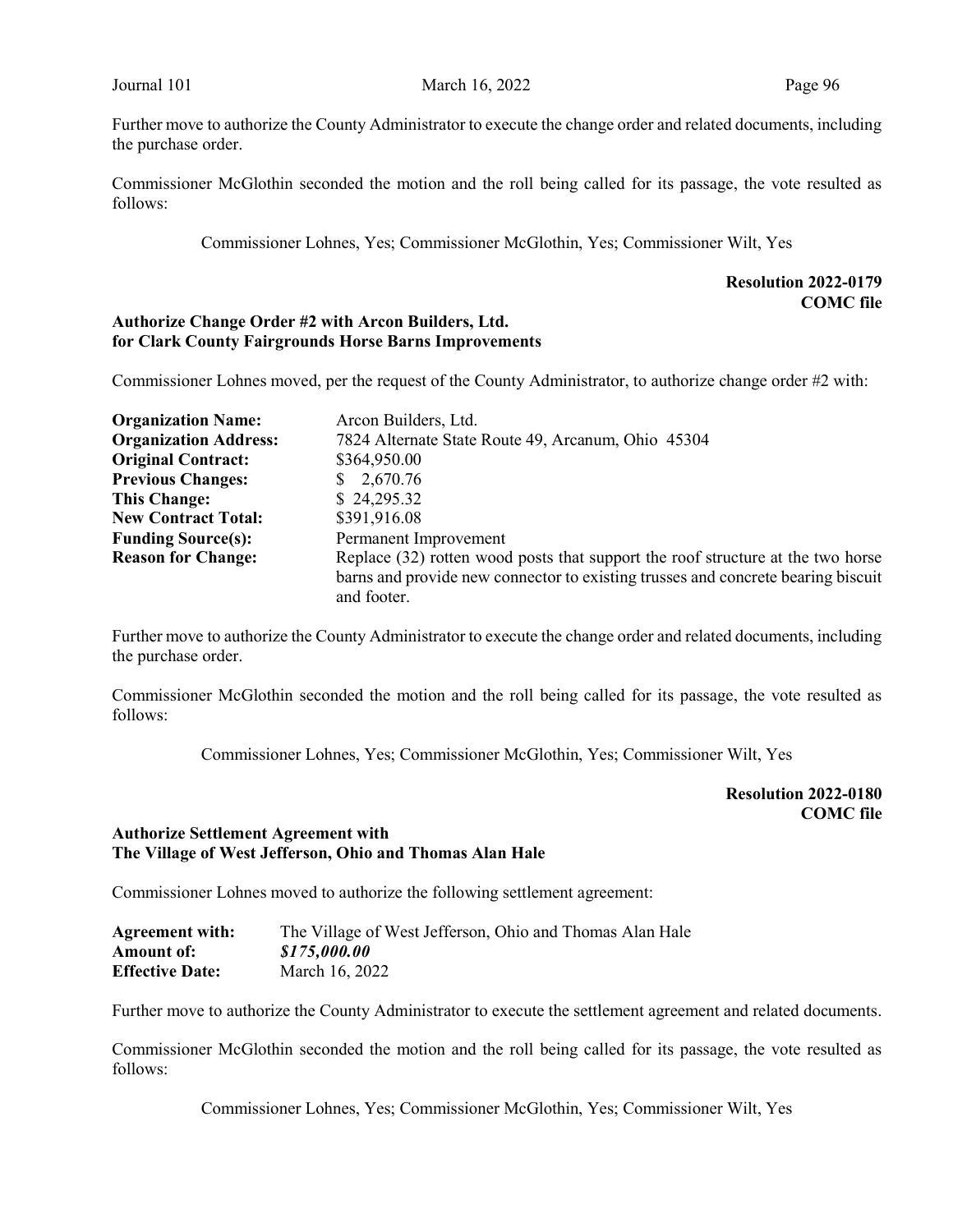Resolution 2022-0181 JFSC file

# Authorize Contract with Clark County Sheriff

Commissioner Lohnes moved, per the request of the Department of Job and Family Services Director, to authorize a contract with:

| <b>Organization Name:</b>    | Clark County Sheriff                               |
|------------------------------|----------------------------------------------------|
| <b>Organization Address:</b> | 120 North Fountain Avenue, Springfield, Ohio 45502 |
| In the amount of:            | \$265,413.32                                       |
| <b>Funding Source(s):</b>    | IV-D Federal Child Support/State Match             |
| <b>Purpose:</b>              | <b>IV-D Service of Process</b>                     |
| <b>Effective Dates:</b>      | January 1, 2022 through December 31, 2022          |

Further move to authorize the County Administrator to execute the contract and related documents, including the purchase order.

Commissioner McGlothin seconded the motion and the roll being called for its passage, the vote resulted as follows:

Commissioner Lohnes, Yes; Commissioner McGlothin, Yes; Commissioner Wilt, Yes

Resolution 2022-0182 JFSC file

# Authorize Contract Amendment #3 with Layh and Associates, Inc.

Commissioner Lohnes moved, per the request of the Job and Family Services Director, to authorize contract amendment #3 with:

| <b>Organization Name:</b>        | Layh and Associates, Inc.                                                     |
|----------------------------------|-------------------------------------------------------------------------------|
| <b>Organization Address:</b>     | 416 Xenia Avenue, Yellow Springs, Ohio 45387                                  |
| <b>Original Contract:</b>        | Not to exceed \$12,000.00                                                     |
| <b>Previous Changes:</b>         | Not to exceed \$24,000.00                                                     |
| <b>Current Amount:</b>           | Not to exceed \$24,000.00                                                     |
| <b>Funding Source(s):</b>        | Local Levy Dollars, Title IV-E, and Essa                                      |
| <b>Purpose of Amendment:</b>     | To allow for an additional one-year term of service                           |
| <b>Purpose of Contract:</b>      | To provide psychological services for children in the care and custody of the |
|                                  | Department as well as adult family members and caregivers                     |
| <b>Amendment Effective Date:</b> | April 15, 2022                                                                |
| <b>Original Effective Date:</b>  | April 15, 2020                                                                |

Further move to authorize the County Administrator to execute the contract amendment and related documents, including the purchase order.

Commissioner McGlothin seconded the motion and the roll being called for its passage, the vote resulted as follows:

Commissioner Lohnes, Yes; Commissioner McGlothin, Yes; Commissioner Wilt, Yes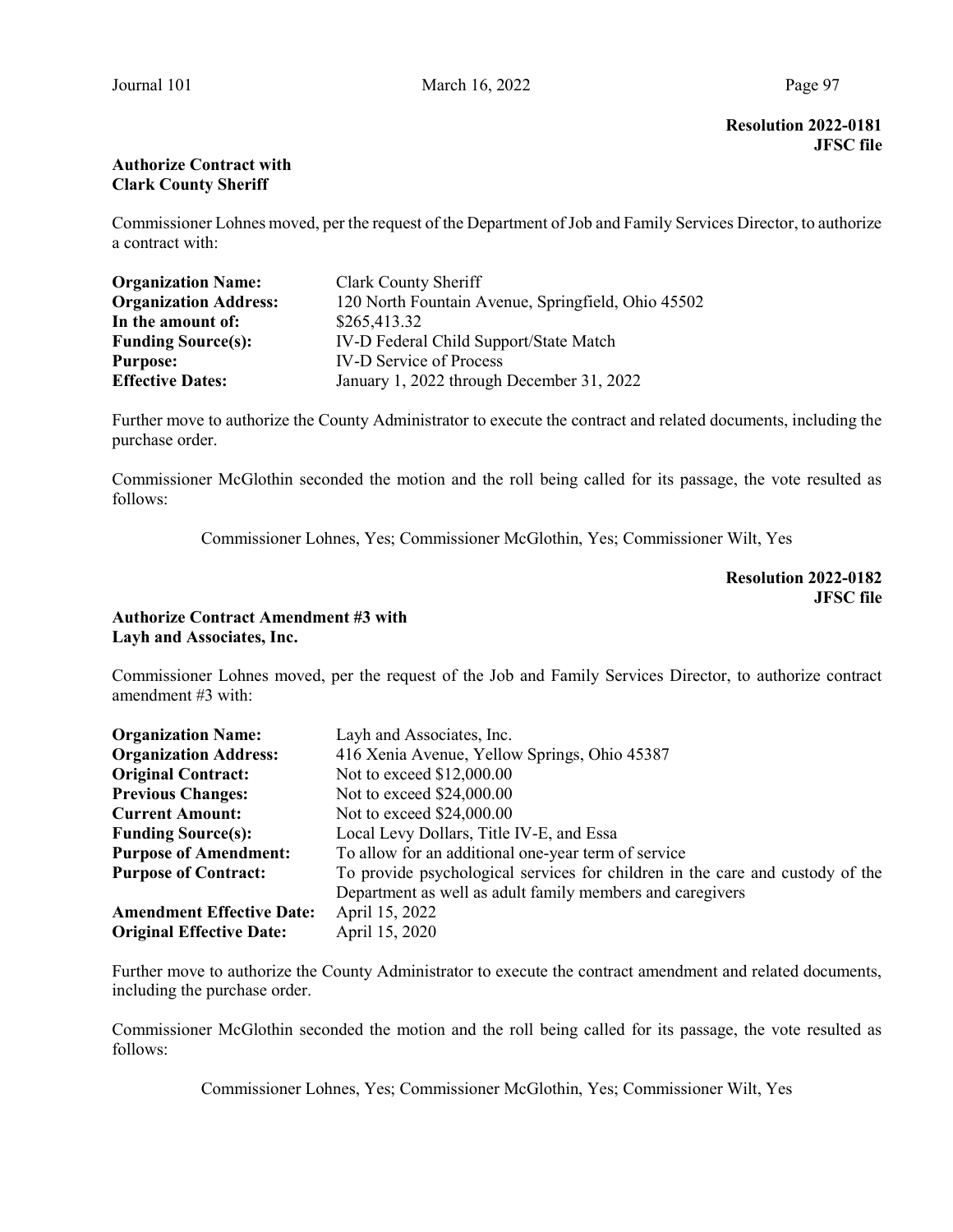# Resolution 2022-0183 JFSC file

## Memorandum of Understanding and Accept Grant Agreement with Ohio START (Sobriety Treatment and Reducing Trauma) Program

Commissioner Lohnes moved, per the request of the Clark County Job and Family Services Director, to accept the following:

| <b>Grantor:</b>           | Public Children Service Association of Ohio      |
|---------------------------|--------------------------------------------------|
| <b>Amount of Funding:</b> | \$150,000.00                                     |
| <b>Purpose:</b>           | Reimbursement for allowable costs for Ohio START |
| <b>Effective Dates:</b>   | February 1, 2022 through June 30, 2023           |

Further move to authorize the County Administrator to execute the grant and related documents.

Commissioner McGlothin seconded the motion and the roll being called for its passage, the vote resulted as follows:

Commissioner Lohnes, Yes; Commissioner McGlothin, Yes; Commissioner Wilt, Yes

# Resolution 2022-0184 SHRC file

## Authorize Police Dispatching Contract(s) with The Village of South Charleston

Commissioner Lohnes moved, per the request of the County Sheriff, to authorize contract(s) for police dispatching services with:

| Village:                | South Charleston                          |
|-------------------------|-------------------------------------------|
| In the amount of:       | \$6,330.50                                |
| <b>Effective Dates:</b> | January 1, 2022 through December 31, 2022 |

Further move to authorize the County Administrator to execute the contracts and related documents.

Commissioner McGlothin seconded the motion and the roll being called for its passage, the vote resulted as follows:

Commissioner Lohnes, Yes; Commissioner McGlothin, Yes; Commissioner Wilt, Yes

Resolution 2022-0185 ENGB file

# Acknowledge Bid Opening for the CLA CR 351-7.92 Selma Pike/Possum Road Roundabout PID 109451

Commissioner Lohnes moved, per request of the County Engineer, to acknowledge receipt of the bids below, subject to the Board's right to reject any bid pursuant to the notice of competitive bidding and any other applicable bid requirements. The bid opening for the CLA CR 351-7.92 Selma Pike/Possum Road Roundabout was held on Thursday, March 16, 2022. The following bids were read: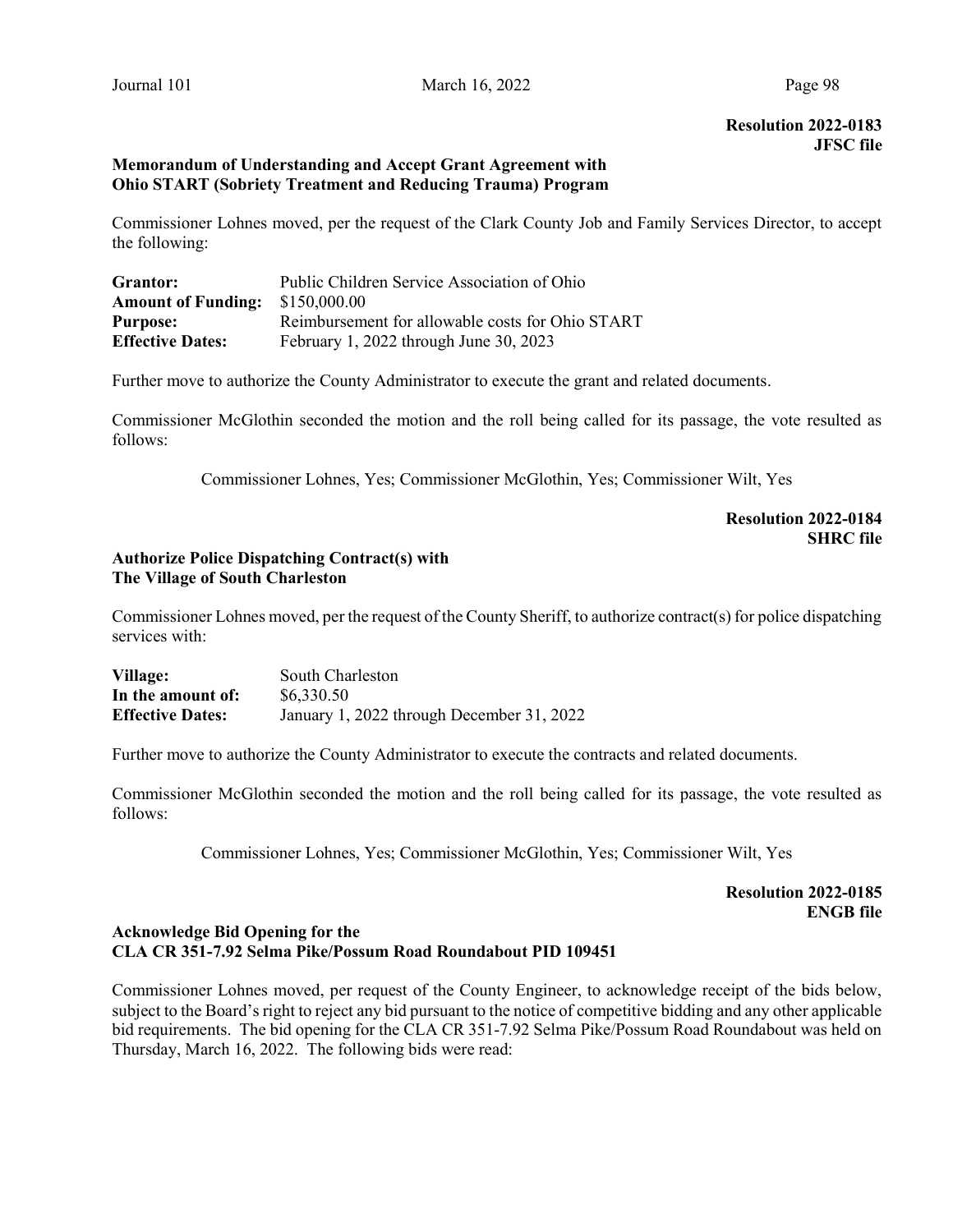| Journal 101                       |                         | March 16, 2022            |             |             | Page 99                 |
|-----------------------------------|-------------------------|---------------------------|-------------|-------------|-------------------------|
| <b>Bidder</b>                     | <b>Base Bid As Read</b> | <b>Base Bid Corrected</b> | Alt. 1      | Alt. $2$    | <u>Alt. 3</u>           |
| R.B. Jergens<br>Contractors, Inc. | \$1,207,985.59          | \$1,207,985.60            | \$25,739.24 | \$68,436.00 | \$4,974.48              |
| <b>Barrett Paving</b>             |                         |                           |             |             |                         |
| Materials, Inc.                   | \$1,343,874.92          |                           | \$31,304.25 | \$76,686.00 | \$5,208.00              |
| John R. Jurgensen                 |                         |                           |             |             |                         |
| Company                           | \$1,471,829.53          |                           | \$46,333.75 | \$22,464.60 | \$8,778.00              |
| <b>Engineer's Estimate</b>        | \$1,225,752.17          |                           | \$24,414.76 |             | \$63,148.02 \$12,600.00 |

Further move to refer the bids to staff for further evaluation.

Commissioner McGlothin seconded the motion and the roll being called for its passage, the vote resulted as follows:

Commissioner Lohnes, Yes; Commissioner McGlothin, Yes; Commissioner Wilt, Yes

Resolution 2022-0186 FINF file

### Authorize Intra-Fund Transfer(s)

Commissioner Lohnes moved, upon the recommendation of the County Administrator, to authorize the following Intra-Fund Transfer(s):

| From                              |                                                            |             | To                                            |                      |                 |
|-----------------------------------|------------------------------------------------------------|-------------|-----------------------------------------------|----------------------|-----------------|
| Department                        | <b>Expense Acct.</b>                                       | Amount      | <b>Department</b>                             | <b>Expense Acct.</b> | Amount          |
| Fund: General Fund                |                                                            |             |                                               |                      |                 |
| Misc. Ins. & Pens. Operating Exp. |                                                            | \$2,900.00  | Agriculture                                   | Operating Exp.       | 2,900.00<br>S.  |
|                                   | Reason: For annual Apiary contract.                        |             |                                               |                      |                 |
| Fund: General Fund                |                                                            |             |                                               |                      |                 |
| Auditor                           | Pers. & Fringes                                            | \$29,742.00 | Auditor                                       | Operating Exp.       | \$29,742.00     |
| Treasurer                         | Pers. & Fringes                                            | \$21,244.00 | Treasurer                                     | Operating Exp.       | \$21,244.00     |
| Recorder                          | Pers. & Fringes                                            | \$8,498.00  | Recorder                                      | Operating Exp.       | \$8,498.00      |
| Clerk of Cts.                     | Pers. & Fringes                                            | \$21,244.00 | Clerk of Ct.                                  | Operating Exp.       | \$21,244.00     |
| Engineer                          | Pers. & Fringes                                            | \$4,249.00  | Engineer                                      | Operating Exp.       | \$4,249.00      |
|                                   | Reason: To cover expenses for A.B. Graham Building deputy. |             |                                               |                      |                 |
| Fund: General Fund                |                                                            |             |                                               |                      |                 |
| <b>BOCC</b>                       | Pers. & Fringes                                            | \$          | 8,950.00 Misc. Ins. & Pens. Pers. & Fringes   |                      | \$<br>8,950.00  |
| Pub. Inf. Office                  | Pers. & Fringes                                            | \$          | 1,128.00 Misc. Ins. & Pens. Pers. & Fringes   |                      | \$<br>1,128.00  |
| B&G                               | Pers. & Fringes                                            | \$          | 18,455.00 Misc. Ins. & Pens. Pers. & Fringes  |                      | 18,455.00<br>\$ |
| Comm. Dev.                        | Pers. & Fringes                                            | S           | 14,620.00 Misc. Ins. & Pens. Pers. & Fringes  |                      | 14,620.00<br>\$ |
| IS Dept.                          | Pers. & Fringes                                            | S           | 10,301.00 Misc. Ins. & Pens. Pers. & Fringes  |                      | 10,301.00<br>\$ |
| Personnel                         | Pers. & Fringes                                            | \$          | 5,398.00 Misc. Ins. & Pens. Pers. & Fringes   |                      | 5,398.00<br>\$  |
| Auditor                           | Pers. & Fringes                                            | \$          | 9,200.00 Misc. Ins. & Pens. Pers. & Fringes   |                      | \$<br>9,200.00  |
| Data Processing                   | Pers. & Fringes                                            | \$          | 835.00 Misc. Ins. & Pens. Pers. & Fringes     |                      | \$<br>835.00    |
| Treasurer                         | Pers. & Fringes                                            | \$          | $6,893.00$ Misc. Ins. & Pens. Pers. & Fringes |                      | \$<br>6,893.00  |
| <b>Bd.</b> Of Elections           | Pers. & Fringes                                            | \$          | 7,600.00 Misc. Ins. & Pens. Pers. & Fringes   |                      | \$<br>7,600.00  |
| Recorder                          | Pers. & Fringes                                            | \$          | 4,854.00 Misc. Ins. & Pens. Pers. & Fringes   |                      | \$<br>4,854.00  |
| Prosecutor                        | Pers. & Fringes                                            |             | 24,638.00 Misc. Ins. & Pens. Pers. & Fringes  |                      | \$<br>24,638.00 |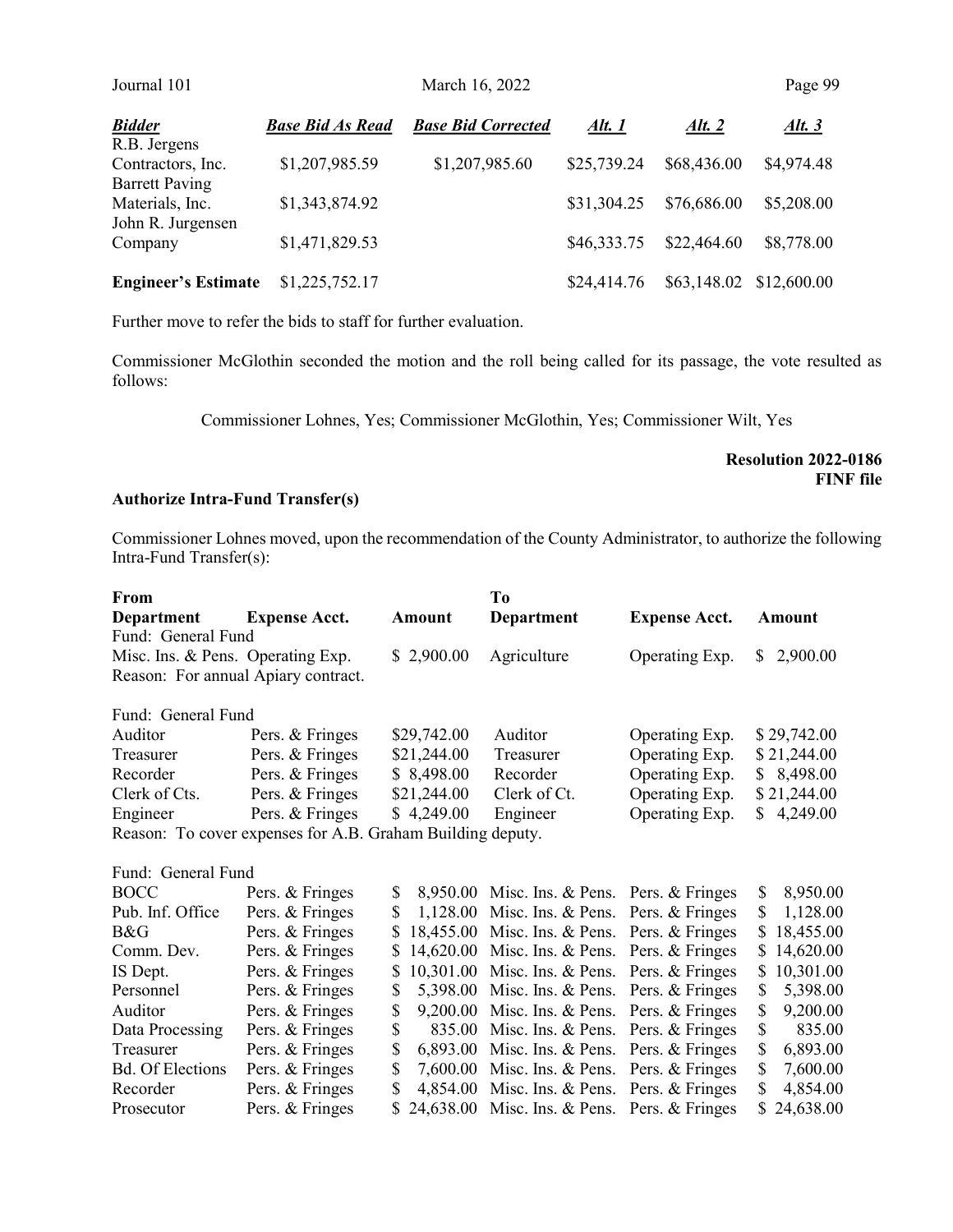| March 16, 2022<br>Journal 101                                                              | Page 100     |
|--------------------------------------------------------------------------------------------|--------------|
| Pub. Defender<br>Pers. & Fringes<br>$$12,176.00$ Misc. Ins. & Pens. Pers. & Fringes        | \$12,176.00  |
| Pers. & Fringes<br>Com. Pleas<br>$$11,332.00$ Misc. Ins. & Pens. Pers. & Fringes           | \$11,332.00  |
| Pers. & Fringes<br>Dom. Relations<br>9,444.00 Misc. Ins. & Pens. Pers. & Fringes<br>S.     | 9,444.00     |
| Pers. & Fringes<br>Prob. Court<br>4,950.00 Misc. Ins. & Pens. Pers. & Fringes<br>S.        | 4,950.00     |
| Pers. & Fringes<br>Juv. Court<br>17,000.00 Misc. Ins. & Pens. Pers. & Fringes<br>S         | \$17,000.00  |
| Pers. & Fringes<br>3,612.00 Misc. Ins. & Pens. Pers. & Fringes<br>Munc. Court<br>S.        | \$3,612.00   |
| Pers. & Fringes<br>Clerk of Cts.<br>$8,400.00$ Misc. Ins. & Pens. Pers. & Fringes<br>S.    | 8,400.00     |
| Pers. & Fringes<br>Sheriff<br>$$148,625.00$ Misc. Ins. & Pens. Pers. & Fringes             | \$148,625.00 |
| Pers. & Fringes<br>3,250.00 Misc. Ins. & Pens. Pers. & Fringes<br>Coroner<br>S.            | 3,250.00     |
| Pers. & Fringes<br>8,971.00 Misc. Ins. & Pens. Pers. & Fringes<br>Veterans<br>S<br>S.      | 8,971.00     |
| Pers. & Fringes<br>$3,397.00$ Misc. Ins. & Pens. Pers. & Fringes<br>EMA<br>S               | 3,397.00     |
| Pers. & Fringes<br>Engineer<br>2,059.00 Misc. Ins. & Pens. Pers. & Fringes<br>\$<br>S.     | 2,059.00     |
| Pers. & Fringes<br>30.00 Misc. Ins. & Pens. Pers. & Fringes<br>S.<br>TIRC                  | 30.00        |
| Pers. & Fringes<br>Juv. $Ct. - Prob.$<br>7,106.00 Misc. Ins. & Pens. Pers. & Fringes<br>S. | 7,106.00     |
| Pers. & Fringes<br>Juv. Detention<br>$$26,559.00$ Misc. Ins. & Pens. Pers. & Fringes       | \$26,559.00  |

Reason: Moving individual department Worker's Compensation to Miscellaneous Insurance and Pensions.

Commissioner McGlothin seconded the motion and the roll being called for its passage, the vote resulted as follows:

Commissioner Lohnes, Yes; Commissioner McGlothin, Yes; Commissioner Wilt, Yes

Resolution 2022-0187 FINI file

### Authorize Inter-fund Transfer(s)

Commissioner Lohnes moved, upon the recommendation of the County Administrator, to authorize the following Inter-Fund Transfer(s):

| <b>Transfer From</b>                                                                                     | <b>AmountTransfer To</b> |                              | Amount |
|----------------------------------------------------------------------------------------------------------|--------------------------|------------------------------|--------|
| $DJFS - Admin.$                                                                                          |                          | DJFS – Children's Services   |        |
| 2000-300-850000                                                                                          | \$42,456.65              | 2020-315-542000 \$ 42,456.65 |        |
| Reason: Transfer being requested to move monies from Public Assistance to PCSA TANF that was deposited   |                          |                              |        |
| into the 2000 fund. Expenses are paid and reported in 2020 PCSA. The 2000 PA fund needs to reimburse the |                          |                              |        |
| 2020 fund.                                                                                               |                          |                              |        |

DJFS – Admin. DJFS – Children's Services 2000-300-850000 \$ 9,573.40 2020-315-542000 \$ 9,573.40 Reason: Transfer being requested to move monies from Public Assistance to PCSA Kinship allocation that was deposited into the 2000 fund. Expenses are paid and reported in 2020 PCSA. The 2000 PA fund needs to reimburse the 2020 fund.

Commissioner McGlothin seconded the motion and the roll being called for its passage, the vote resulted as follows:

Commissioner Lohnes, Yes; Commissioner McGlothin, Yes; Commissioner Wilt, Yes

 Resolution 2022-0188 FINT file

Approve Issuance of Warrants for Then and Now(s)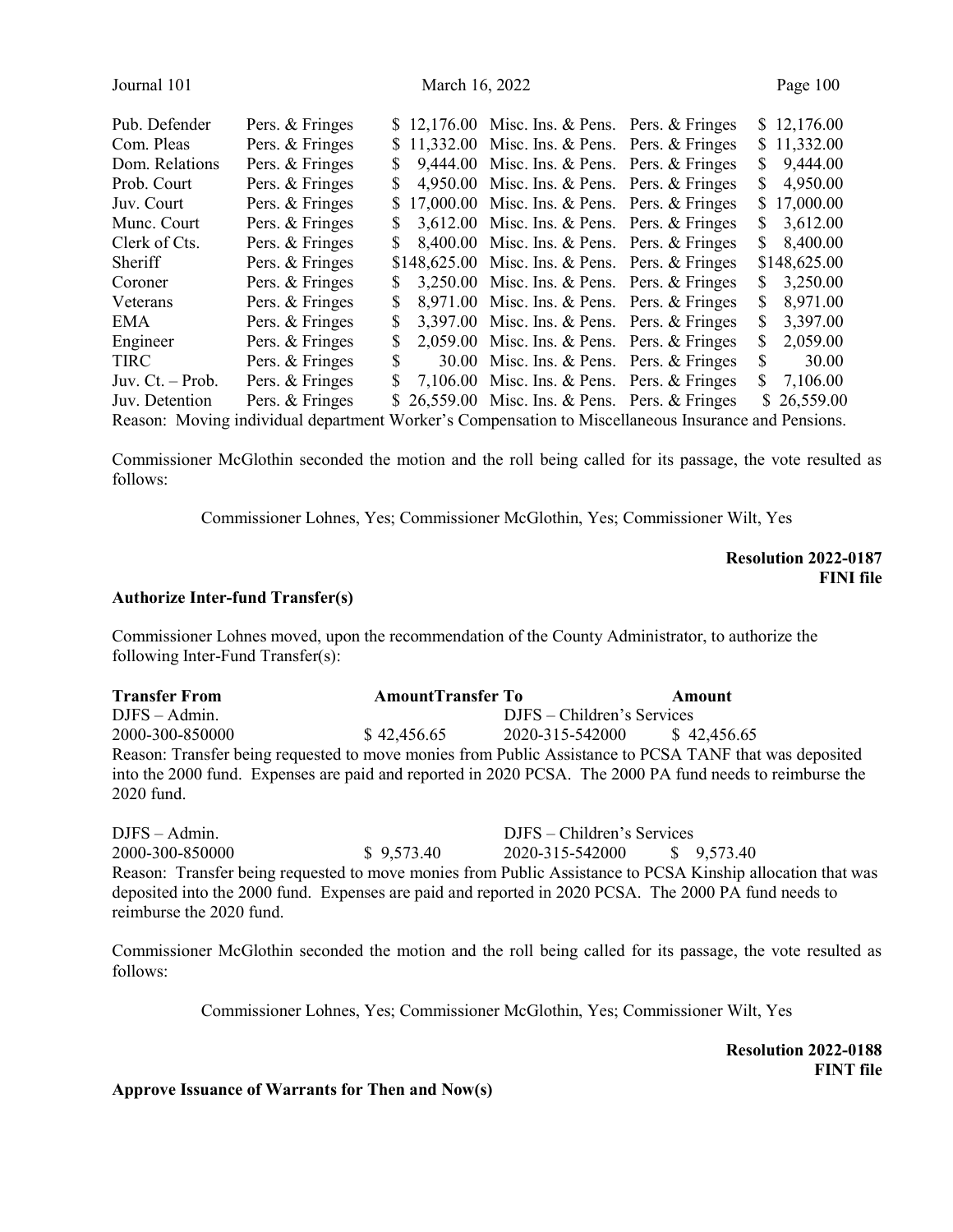Commissioner Lohnes moved, upon the recommendation of the County Administrator, to approve the issuance of warrants for then and now(s) are as follows:

| P.O. Number                                                                     | Fund                                                          | Vendor                                                                     | <b>Date Purchase</b> | Amount        |  |  |  |  |
|---------------------------------------------------------------------------------|---------------------------------------------------------------|----------------------------------------------------------------------------|----------------------|---------------|--|--|--|--|
| 220022955                                                                       | Juv. Ct Spec. Proj.                                           | <b>Advocates for Basic</b>                                                 | 12/31/21             | \$3,709.20    |  |  |  |  |
|                                                                                 | Youth/Family Svcs.                                            | Legal Equality                                                             |                      |               |  |  |  |  |
| Reason: Purchase order was not opened until after the 2022 budget was approved. |                                                               |                                                                            |                      |               |  |  |  |  |
| 220023180                                                                       |                                                               | General (BOCC) US Bank Equipment Fin.                                      | 1/26/22              | 470.00<br>S.  |  |  |  |  |
| Reason: Invoice just received for copier base lease billing.                    |                                                               |                                                                            |                      |               |  |  |  |  |
| 220023183                                                                       | General (B&G)                                                 | Mader Electric Motor                                                       | 2/24/22              | \$ 813.98     |  |  |  |  |
|                                                                                 | Reason: Invoice just received. Repair to pump and motor.      |                                                                            |                      |               |  |  |  |  |
| 220023220                                                                       | General (BOCC)                                                | Ohio Newspapers                                                            | 12/10/21             | \$1,255.80    |  |  |  |  |
| Reason: Invoice just received. Fairgrounds Horse Barns Improvements bid ad.     |                                                               |                                                                            |                      |               |  |  |  |  |
| 220023183                                                                       |                                                               | General (B&G) Ohio & Indiana Roofing                                       | 2/16/22              | 411.00<br>SS. |  |  |  |  |
|                                                                                 | Reason: Invoice just received. Clark County Jail roof repair. |                                                                            |                      |               |  |  |  |  |
| 220023183                                                                       | General $(B&G)$                                               | <b>Buckeye Power Sales</b>                                                 | 2/23/22              | 426.00        |  |  |  |  |
|                                                                                 |                                                               | Reason: Invoice just received. Repair generator at Public Safety Building. |                      |               |  |  |  |  |

Commissioner McGlothin seconded the motion and the roll being called for its passage, the vote resulted as follows:

Commissioner Lohnes, Yes; Commissioner McGlothin, Yes; Commissioner Wilt, Yes

# Resolution 2022-0189 TRAV file

### Approve Travel/Expense Allowance

Commissioner Lohnes moved, per request of the following Department Director(s) or Elected Official(s), to approve the following travel allowances:

| Dept.            | <b>Name</b>           | <b>Purpose</b>                                                  | <b>Place</b> | Date | Cost               |
|------------------|-----------------------|-----------------------------------------------------------------|--------------|------|--------------------|
| <b>Utilities</b> | C. Bauer, T. Bleidorn | 2022 Education Seminars Mansfield, OH 5/3/22                    |              |      | $\frac{\$}{20.00}$ |
| Prob. Ct.        | R. Carev              | National College of Prob. Colorado Sprgs. 5/17-20/22 \$3,833.62 |              |      |                    |
|                  |                       | Judges 2022 Spring Conf.                                        |              |      |                    |

Further move reimbursements shall comply with all requirements of the Travel Policy as adopted in the Personnel Manual.

Commissioner McGlothin seconded the motion and the roll being called for its passage, the vote resulted as follows:

Commissioner Lohnes, Yes; Commissioner McGlothin, Yes; Commissioner Wilt, Yes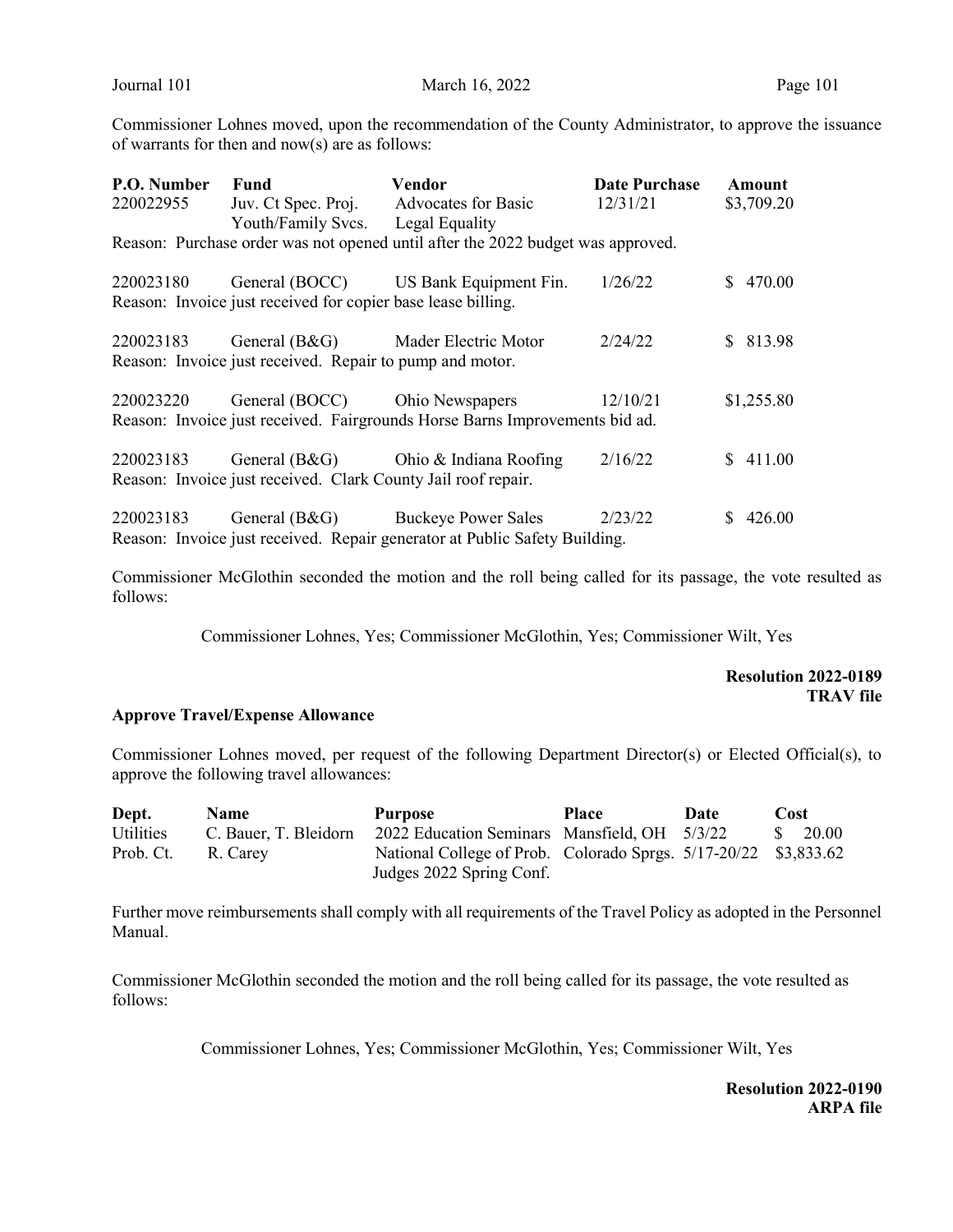# Authorize Allocation of American Rescue Plan Act (ARPA) Funds to Reimburse Covid-19 Healthcare Expenses Incurred by the County Self Insurance Healthcare Program

Commissioner Lohnes moved, per request of the County Administrator, to approve the following reimbursement:

WHEREAS, Clark County has received direct payments from the United States (US) Treasury under the Coronavirus State and Local Fiscal Recovery Funds authorized by the American Rescue Plan Act (ARPA); and,

WHEREAS, Clark County will use the funding in accordance with ARPA and guidance from the US Treasury; and,

WHEREAS, the Department of Treasury issued the Interim Final Rule on May 10, 2021 and the Final Rule on January 6, 2022, to provide guidance on permissible uses; and,

WHEREAS, a permissible use of the ARPA funds is to reimburse healthcare expenses incurred by the County Self Insurance Healthcare Program due to the COVID-19 public health emergency as insurance for employees is an eligible use of Fiscal Recovery Funds; and,

WHEREAS, the County's expenses incurred through medical and pharmacy claims as a result of providing employee healthcare coverage is determined by the County's Self Insurance Healthcare Program. The Program covers all County elected and appointed officials' and their employees, the Clark County Combined Health District employees, the County Park District employees, the Mental Health and Recovery Board employees.

NOW, THEREFORE, BE IT RESOLVED by the Board of County Commissioners, that:

The Board of County Commissioners approves the use of ARPA funds to reimburse Covid-19-related healthcare costs of the County's Self Insurance Healthcare Program incurred between March 3, 2021 and December 31, 2021, which totals \$259,322.21.

Commissioner McGlothin seconded the motion and the roll being called for its passage, the vote resulted as follows:

Commissioner Lohnes, Yes; Commissioner McGlothin, Yes; Commissioner Wilt, Yes

Resolution 2022-0191 ZMDR file

# Set Date and Time for Public Hearing for Rezoning Case Z-2022-01 filed by Fred Messaros

Commissioner Lohnes moved, per the certification and recommendation of the Clark County Rural Zoning Commission, to set 9:00 a.m., Tuesday, April 5, 2022, in the Commissioners Chambers, Room 151 at the Springview Government Center, 3130 East Main Street, Springfield, Ohio as the date and time for a public hearing to rezone property located in Mad River Township being 151+ acres located at 1291 Cold Springs Road, to rezone property from A-1 (Agricultural District) to PD-B (Planned Development District – Business), to allow for commercial indoor and outdoor recreational activities.

Commissioner McGlothin seconded the motion and the roll being called for its passage, the vote resulted as follows: